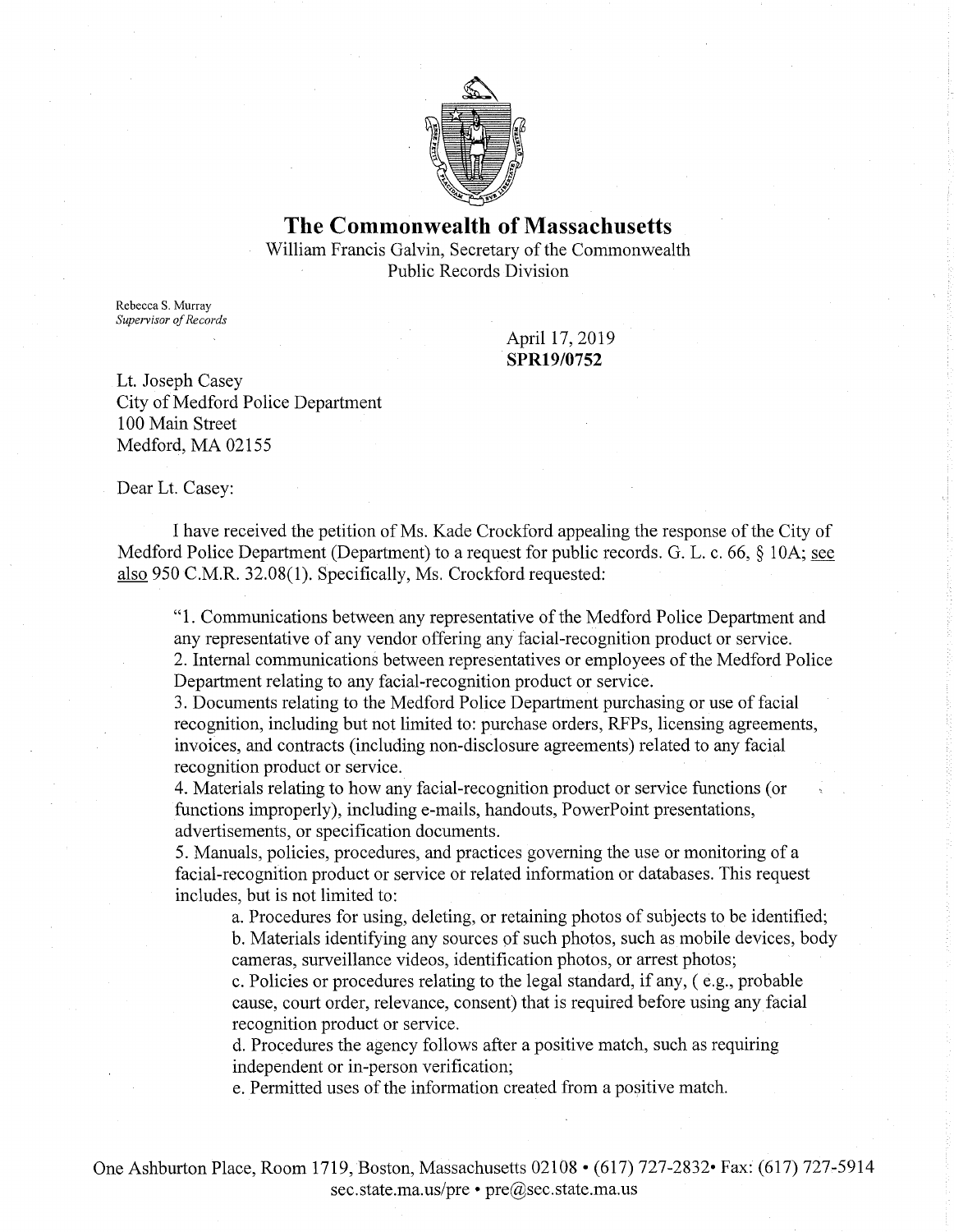#### SPR19/0752

Lt. Joseph Casey Page 2 April 17, 2019

> 6. Training materials related to any facial-recognition product or service by employees of the Medford Police Department

> 7. Records relating to any mobile application related to any facial-recognition product or service.

> 8. Records relating to any public process or debate about any facial-recognition product or service, including meeting agendas or minutes, public notice, analyses, or

> communications between the Medford Police Department and elected leaders or county officials."

### *Prior Appeal*

The requested records were the subject of a previous appeal. See SPR19/0624 Determination of the Supervisor of Records (April 4, 2019). Ms. Crockford appealed the nonresponse of the Department. Subsequently, I found that the Department provided a response to Ms. Crockford.

The Department's response was provided on March  $27<sup>th</sup>$  and notified Ms. Crockford that the Department had "identified 255 nonexempt emails in regards to facial recognition products or services" that they would provide. In addition, the Department noted that there were additional responsive emails "from the Commonwealth Fusion Center regarding Coplink and CrimeNtel products and or services" that contained "a law enforcement confidentiality notice, not to be distributed without Commonwealth Fusion Center authorization." The Department declined to provide these emails.

# *The Public Records Law*

The Public Records Law strongly favors disclosure by creating a presumption that all governmental records are public records. G. L. c. 66, § 10A(d); 950 C.M.R. 32.03(4). "Public records" is broadly defined to include all documentary materials or data, regardless of physical form or characteristics, made or received by any officer or employee of any town of the Commonwealth, unless falling within a statutory exemption. G. L. c. 4, § 7(26).

It is the burden of the records custodian to demonstrate the application of an exemption in order to withhold a requested record. G. L. c. 66, § 10(b)(iv); 950 C.M.R. 32.06(3); <u>see also Dist.</u> Attorney for the Norfolk Dist. v. Flatley, 419 Mass. 507, 511 (1995) (custodian has the burden of establishing the applicability of an exemption). To meet the specificity requirement a custodian must not only cite an exemption, but must also state why the exemption applies to the withheld or redacted portion of the responsive record.

Under the Public Records Law, the Department is not required to create a record in response to a public records request. See G. L. c. 66,  $\S$  6A(d). The duty to comply with requests for records extends to those records that exist and are in the possession, custody, or control of the custodian of records at the time of the request. See G. L. c. 66,  $\S$  10(a)(ii).